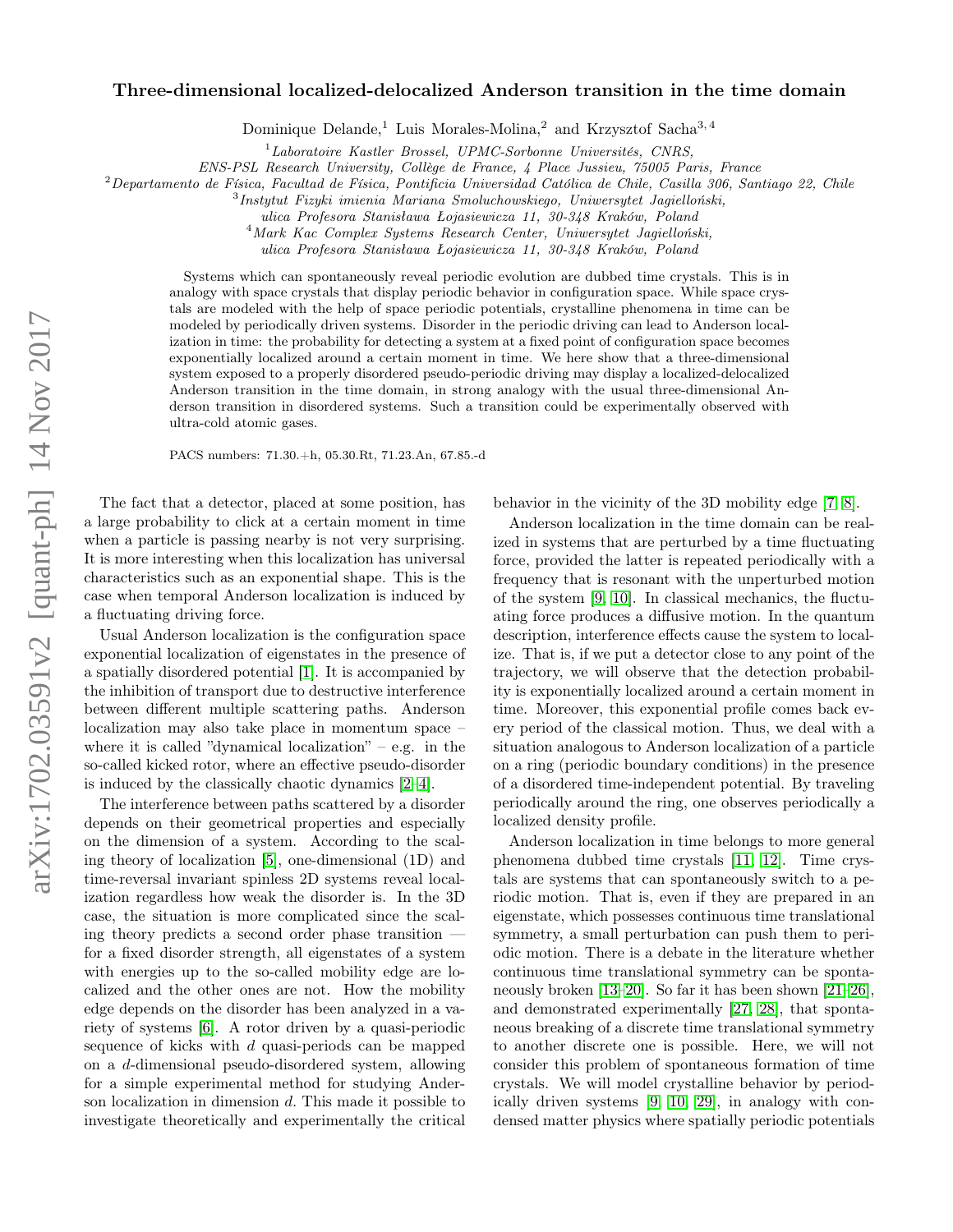are used to model space crystals.

Time is a single degree of freedom, therefore, we cannot expect multidimensional time crystals. In this Letter, we show that time crystal phenomena with properties of multidimensional condensed matter systems can be observed. More precisely we demonstrate the analog in the time domain of the usual three-dimensional localized-delocalized Anderson transition [\[6\]](#page-4-4).

Let us consider a particle with a unit mass moving in the 3D space with periodic boundary conditions (3D torus) whose position is denoted by three angles:  $\theta$ ,  $\psi$ and  $\phi$ . We assume that the particle is perturbed by a temporally disordered potential, i.e. the Hamiltonian of the system reads

<span id="page-1-2"></span>
$$
H = \frac{p_{\theta}^{2} + p_{\psi}^{2} + p_{\phi}^{2}}{2} + V_{0}g(\theta)g(\psi)g(\phi)f_{1}(t)f_{2}(t)f_{3}(t), (1)
$$

where  $V_0$  is the amplitude of the perturbation. The time dependent functions are periodic but between t and  $t + 2\pi/\omega_i$  they perform random fluctuations, i.e.  $f_i(t+2\pi/\omega_i) = f_i(t) = \sum_{k\neq 0} f_k^{(i)}$  $k^{(i)} e^{ik\omega_i t}$  where  $f_k^{(i)} = f_{-k}^{(i)*}$  $J_i(t+2\pi/\omega_i) - J_i(t) - \sum_{k\neq 0} J_k e^{-\omega_k}$  where  $J_k - J_{-k}$ <br>are independent random numbers. We assume that the ratios of the frequencies  $\omega_i$  are irrational numbers. In contrast,  $g(x)$  is assumed to be a regular function — we choose  $g(x) = x/\pi$  for  $x \in [-\pi, \pi[,$  i.e.,  $g(x) = \sum_n g_n e^{inx}$ where  $g_n = \frac{i(-1)^n}{\pi n}$  $\frac{-1}{\pi n}$  for  $n \neq 0$  and  $g_0 = 0$ . Thus, we deal with a perturbation which behaves regularly in the configuration space (for fixed time) but which is disordered in time. As shown below, in order to observe Anderson localization in the time domain, it is important that both the spatial function  $g(x)$  and the temporal disorder  $f_i(t)$  contains many Fourier components. For the sake of simplicity, we choose the  $f_k^{(i)}$  $k^{(i)}$  components so that:

$$
|g_k f_k^{(i)}| = \frac{1}{\sqrt{k_0} \pi^{1/4}} e^{-k^2/(2k_0^2)}
$$
 (2)

with  $k_0$  a free-to-choose parameter and  $Arg(f_k^{(i)})$  $\binom{n}{k}$  (for  $k > 0$ ) are independent random variables chosen uniformly in the interval  $[0, 2\pi]$ . Such a Gaussian shape makes the computation of the localization length easy in 1D [\[10\]](#page-4-8), but any similar shape will lead to a 3D metalinsulator Anderson transition in the time domain. This is a robust phenomenon that takes place in 3D as shown below. Similarly, any form of  $g(x)$  with sufficiently many k components can be used.

Let us switch to the moving frame where  $\Theta = \theta - \omega_1 t$ ,  $\Psi = \psi - \omega_2 t$  and  $\Phi = \phi - \omega_3 t$ . In this frame,  $\Theta$ ,  $\Psi$  and Φ are slowly varying variables if we choose the conjugate momenta  $P_{\Theta} = p_{\theta} - \omega_1 \approx 0$ ,  $P_{\Psi} = p_{\psi} - \omega_2 \approx 0$  and  $P_{\Phi} = p_{\phi} - \omega_3 \approx 0$ . In the secular approximation [\[30,](#page-4-18) [31\]](#page-4-19), the dynamics of the slowly varying variables is described by an effective Hamiltonian obtained by averaging the original Hamiltonian over time [\[32\]](#page-4-20):

<span id="page-1-0"></span>
$$
H_{\text{eff}} = \frac{P_{\Theta}^2 + P_{\Psi}^2 + P_{\Phi}^2}{2} + V_{\text{eff}}(\Theta, \Psi, \Phi), \tag{3}
$$

with  $V_{\text{eff}} = V_0 h_1(\Theta) h_2(\Psi) h_3(\Phi)$  where

<span id="page-1-1"></span>
$$
h_i(x) = \sum_{k \neq 0} g_k f_{-k}^{(i)} e^{ikx}.
$$
 (4)

In Eq. [\(3\)](#page-1-0), the constant term  $(\omega_1^2 + \omega_2^2 + \omega_3^2)/2$  is omitted. To obtain  $H_{\text{eff}}$  we take advantage of the fact that the ratios of the frequencies  $\omega_i$  are irrational numbers. The first order of the secular approximation [\(3\)](#page-1-0) is valid provided the amplitude of the perturbation  $V_0$ is small or  $\omega_i$ 's are large and fulfill the relations  $\omega_1$  >  $2k_0(\omega_2 + \omega_3)$ , i.e. the second order correction terms,  $V_0^2/(\sum_i n_i \omega_i)^2 e^{-\sum_i n_i^2/4k_0^2}$ , never suffer from a small denominator problem and are negligible [\[32\]](#page-4-20).

The effective potential  $V_{\text{eff}}(\Theta, \Psi, \Phi)$  is a product of three independent disordered potentials  $h_i$  along each degree of freedom. It can be characterized by its twopoint correlation function which is trivially factorized as a product of three times the same correlation function along the three directions. In the limit of relatively large  $k_0$  we are interested in, there is a large number  $\simeq k_0$ of random contributions in the sum [\(4\)](#page-1-1); from the central limit theorem, we deduce that  $h_i(x)$  has a Gaussian distribution with zero mean. The correlation function is easily computed and, for large  $k_0$ , it reads

$$
\overline{h_i(x')h_i(x'+x)} = V_0^2 \exp\left(-\frac{x^2}{2\sigma^2}\right),\tag{5}
$$

where  $\frac{1}{\sqrt{2}}$  denotes the averaging over disorder realizations.  $\sigma = \sqrt{2/k_0}$  is the correlation length of the disordered potential.

Let us assume, for a moment, that  $\Theta$ ,  $\Phi$  and  $\Psi$  are not limited to the interval  $[0, 2\pi]$  but extend from minus infinity to infinity.  $V_{\text{eff}}(\Theta, \Psi, \Phi)$  being a generic 3D random potential, one expects a localized-delocalized transition to take place at some value of the energy  $E_c$  called the mobility edge. There are three different energy scales in the problem: the strength  $V_0$  of the potential, the energy E of the particle and the so-called correlation energy

$$
E_{\sigma} = \frac{1}{\sigma^2} = \frac{k_0^2}{2}.
$$
 (6)

 $E_{\sigma}$  sets the natural energy scale of the problem [\[34\]](#page-4-21), so that the ratio  $E_c/E_{\sigma}$  depends only on the ratio  $V_0/E_{\sigma}$ .

In 3D, the Anderson transition takes place in the regime of strong disorder, so that no analytic prediction is available and one has to resort to the numerical calculations in order to compute the position of the mobility edge as well as the localization length below it. We used the transfer matrix method described in [\[35\]](#page-4-22). To make a long story short, we discretize the configuration space on a (sufficiently dense) 3D rectangular grid and recursively compute the total transmission of a bar-shaped grid with length L and square transverse section  $M \times M$ , with  $M \ll L$ . This system can be viewed as quasi-1D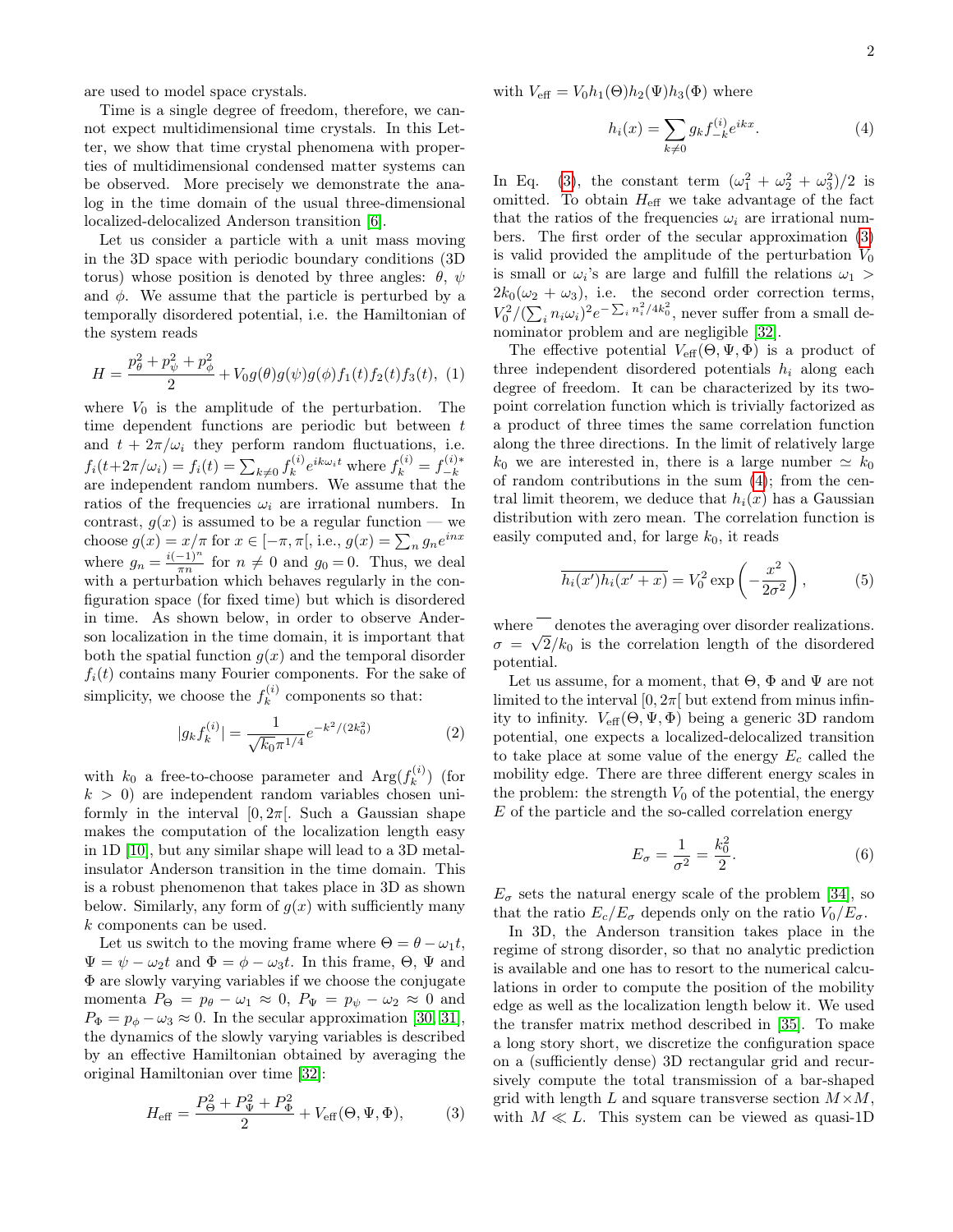and is thus Anderson localized: its total transmission decays like  $\exp(-2L/\lambda_M)$  where  $\lambda_M$  is the quasi-1D localization length in units of the lattice spacing. In practice, the log of the total transmission is a self-averaging quantity which can be safely computed.  $\lambda_M$  depends on M, on the energy and on the disorder strength. Fig-ure [1\(](#page-2-0)a) shows the ratio  $\lambda_M/M$  as a function of energy, for various  $M$  values, at a fixed disorder strength  $V_0 = E_{\sigma}$ . At low energy, in the localized regime,  $\lambda_M/M$ decreases with M and eventually behaves like  $\lambda_{\infty}/M$ , with  $\lambda_{\infty} = \lim_{M \to \infty} \lambda_M$  the 3D localization length. In contrast, at high energy,  $\lambda_M/M$  increases with M, a signature of the diffusive regime. At the mobility edge,  $\lambda_M/M$  is a constant  $\Lambda_c$  of order unity, meaning that the quasi-1D localization length is comparable to the transverse size of the system, a signature of marginal 3D localization. Thus, the mobility edge can be obtained by looking at the point where all curves cross in Fig.  $1(a)$ , near  $E_c/E_{\sigma} = 0.03$ . In order to pinpoint more accurately the position of the mobility edge, we use a finite-size scal-ing analysis [\[35,](#page-4-22) [36\]](#page-4-23) which gives  $E_c/E_{\sigma} = 0.032 \pm 0.002$ . It also makes it possible to compute the 3D localization length below the mobility edge, shown in Fig. [1\(](#page-2-0)b). In fact, this algebraic divergence of the localization length near the critical energy shown in Fig [1\(](#page-2-0)b) is a characteristic feature of the localized-delocalized Anderson transition in 3D. Notice that the diverging localization length appears in units of the correlation length of the disordered potential. In this regard, since in our model is possible to decrease the correlation length upon increasing  $k_0$ , it makes feasible the observation of the Anderson transition in a system with finite size. That is, any point in Fig. [1\(](#page-2-0)b) can be realized in our finite system by a choice of sufficiently small  $\sigma$ . Then, regardless how big  $\xi/\sigma$  is, it is always possible to choose such a small correlation length of the effective disordered potential that  $\xi$ will be smaller than the system size, i.e.  $\xi \ll 2\pi$ .

Coming back to the initial time-dependent driven Hamiltonian [\(1\)](#page-1-2), observing a temporal dependence with time crystal properties requires to have a periodic motion localized along the 3 directions, that is a stationary eigenstate of the effective Hamiltonian [\(3\)](#page-1-0) with a localization length much smaller than the spatial period  $2\pi$ . By inspecting the results in Fig[.1\(](#page-2-0)b), we chose an ex-By inspecting the results in Fig.1(b), we chose an ex-<br>emplary value  $\sigma = 0.1$  (corresponding to  $k_0 = 10\sqrt{2}$ ). At energy  $E = -0.05E_{\sigma}$ , the localization length is predicted to be  $\xi \approx 4.3\sigma = 0.43$ , sufficiently smaller than  $2\pi$  to observe good localization properties. We numerically diagonalized the Hamiltonian [\(3\)](#page-1-0) discretized on a 100x100x100 grid using the JADAMILU package [\[37\]](#page-4-24) to obtain few eigenstates with energy close to  $-0.05E_{\sigma}$ . The localization properties of a typical eigenstate are shown in Figure [2.](#page-3-0) As expected, they display an overall exponential localization with the expected localization length and with the large fluctuations typical of eigenstates. The lower plots show how the probability density for detect-



<span id="page-2-0"></span>FIG. 1. Numerical determination of the mobility edge for  $V_0 =$  $E_{\sigma}$ . For a given energy, we compute the localization length  $\lambda_M$  of a long bar-shaped grid with square section  $M \times M$ . (a): Each curve is computed for a single  $M$  value from 25 to 55 with step 5 (slope increases with M) and shows  $\lambda_M/M$ vs. energy. The various curves cross at the position of the mobility edge  $E_c/E_{\sigma} = 0.032 \pm 0.002$ . (b): The localization length  $\xi$  vs. energy, in the localized regime. It shows an algebraic divergence near the mobility edge, indicated by the red dashed line.

ing a particle at a fixed point in the configuration space changes as time evolves. It changes periodically with the maximum value roughly 5 orders of magnitude larger than the minimum, i.e. it behaves like the probability in the case of Anderson localization in a space crystal with periodic boundary conditions. Other eigenstates, either at slightly different energy and/or for a different disorder realization, have similar localization properties.

Finally, let us analyze a possible experimental realization of Anderson localization in the time domain with ultra-cold atomic gases. We will focus on the simplest version when a single frequency driving is applied and only one spatial degree of freedom is involved. In order to realize a system described by the Hamiltonian  $H = p^2/2m + V_0g(2\pi z/L_z)f_1(t)$ , which is analogous to [\(1\)](#page-1-2), we can use a sawtooth shape periodic potential along the z direction with spatial period  $L_z$  [\[38,](#page-4-25) [39\]](#page-4-26). Initially, an ultra-cold atomic cloud should be prepared in a shallow trap and in the presence of a strong optical lattice along the z axis which has to be periodic with period  $L_z$  but can have an arbitrary shape. This creates a series of independent slices of the atomic cloud which consist of well defined numbers of atoms but do not have any mutual phase coherence, see Fig.  $3(c)$ . Next, the initial optical lattice and the shallow trapping potentials are turned off while the sawtooth potential tem-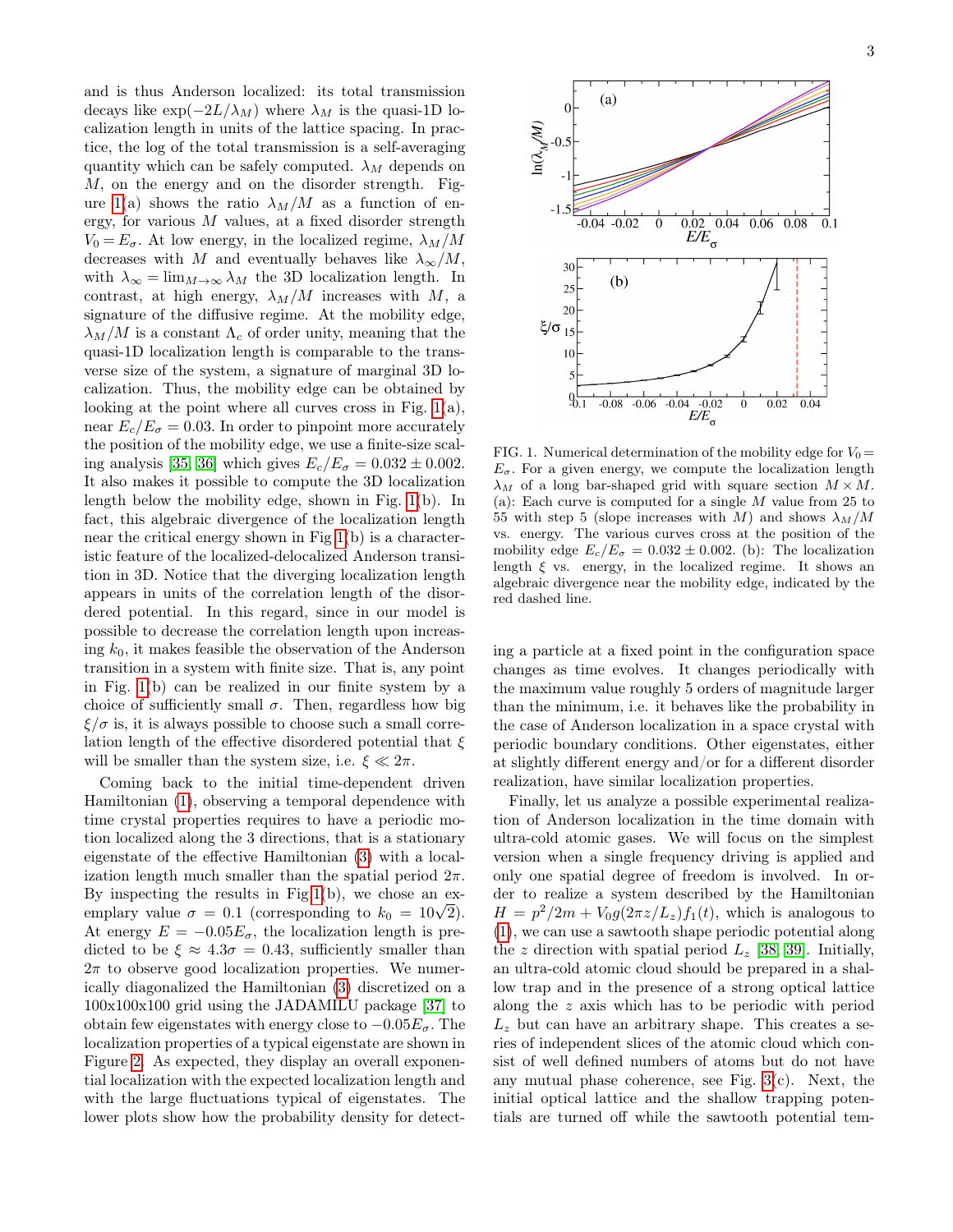

<span id="page-3-0"></span>FIG. 2. Spatial probability density for a typical localized eigenstate of Hamiltonian [\(3\)](#page-1-0) with correlation length of the disorder  $\sigma = 0.1$ , for  $V_0 = E_{\sigma}$  and energy  $E/E_{\sigma} = -0.049968$ . The upper color 3D plot shows the disordered yet localized character of the state below the mobility edge. Lower plots show how probability densities at a fixed position in  $\theta$ ,  $\phi$  or  $\psi$ in the laboratory frame (integrated along two remaining directions) evolve in time. The semi-logarithmic scale indicates an approximate exponential localization. In the rotating frame, the localization length  $\simeq 0.4 = 4\sigma$  is in good agreement with the prediction of the transfer matrix calculation,  $\xi = 4.3\sigma$  in Fig. [1.](#page-2-0) It implies that in the laboratory frame the localization length in time reads, e.g.,  $4\sigma/\omega_1$  if the probability density is integrated over  $\psi$  and  $\phi$ .

porally modulated by the  $f_1(t)$  function, is turned on. At the same moment, the scattering length of atoms is adjusted to zero by means of a Feshbach resonance and atoms are kicked so that their average momentum along the z direction is  $\langle p \rangle = \omega_1 m L_z / 2\pi$ , see Fig. [3\(](#page-3-1)d). If these conditions are met, the effective Hamiltonian, in the frame moving with the velocity  $\omega_1 L_z/2\pi$ , reads  $H_{\text{eff}} = P^2/2m + V_0 \sum_k g_k f_{-k}^{(1)}$  $\sum_{k=0}^{(1)} e^{ik2\pi z/L_z}$  and Anderson localization along the z direction can be expected. This requires the localization length  $\xi(E)$  corresponding to  $E = \langle p_0^2 \rangle / 2m$  to be smaller than  $L_z$  where  $\langle p_0^2 \rangle$  is the



<span id="page-3-1"></span>FIG. 3. Experimental proposal. (a) The red dashed line shows the shape of a sawtooth potential while the black solid line its approximation built with the first three spatial harmonics only. The latter can be created by means of an optical standing wave with wavelength  $\lambda$  and its first two harmonics. (b) Temporal modulation function  $f_1(t)$  that consists of three harmonics with random phases and with the amplitude  $|g_k f_k^{(1)}| = \frac{1}{\sqrt{k_0}}$  for  $|k| \leq k_0 = 3$ . (c) Schematic plot of the initial stage of the experiment: ultra-cold bosonic atoms are prepared in a strong optical lattice and shallow trapping potentials. We assume that for the amplitude of the lattice potential of the order of  $30E_{\text{rec}}$  (atomic recoil energy), slices of the atomic cloud are formed that consist of well defined numbers of particles and do not have mutual phase coherence. The average kinetic energy along the z direction is  $\langle p_0^2 \rangle / 2m \approx 2E_{\text{rec}}$ . (d) Final stage of the experiment: for a perturbation amplitude  $V_0 = 40E_{\text{rec}}$ , atoms accelerated to the average momentum  $\langle p \rangle = m\omega_1\lambda/4\pi$  will fly over the time modulated sawtooth potential and do not spread along z due to the predicted Anderson localization. The predictions are valid provided  $\omega_1 \geq 400 E_{\text{rec}}/\hbar$ .

initial dispersion of momenta of atoms along the z axis in the presence of the strong optical lattice potential at the beginning of the experiment. An example of experimental parameters is given in Fig. [3.](#page-3-1) It is not necessary to create an exact sawtooth periodic potential. For time modulation  $f_1(t)$  consisting of, e.g., three harmonics  $(k_0 = 3)$ , only the first three spatial harmonics of the sawtooth potential have to be reproduced. The presence of Anderson localization in time will have remarkable signatures in the described experiment. That is, after the turning off the initial optical lattice and trapping potentials, atoms expand slowly in the transverse directions but the width of the slices along the  $z$  direction remains smaller than  $L_z$  despite the fact that atoms fly over the time modulated sawtooth potential. Although this is a simple setup to implement in the lab, our formulation is not limited to a sawtooth shape for  $q(x)$ , thus making possible the observation of this phenomenon in a more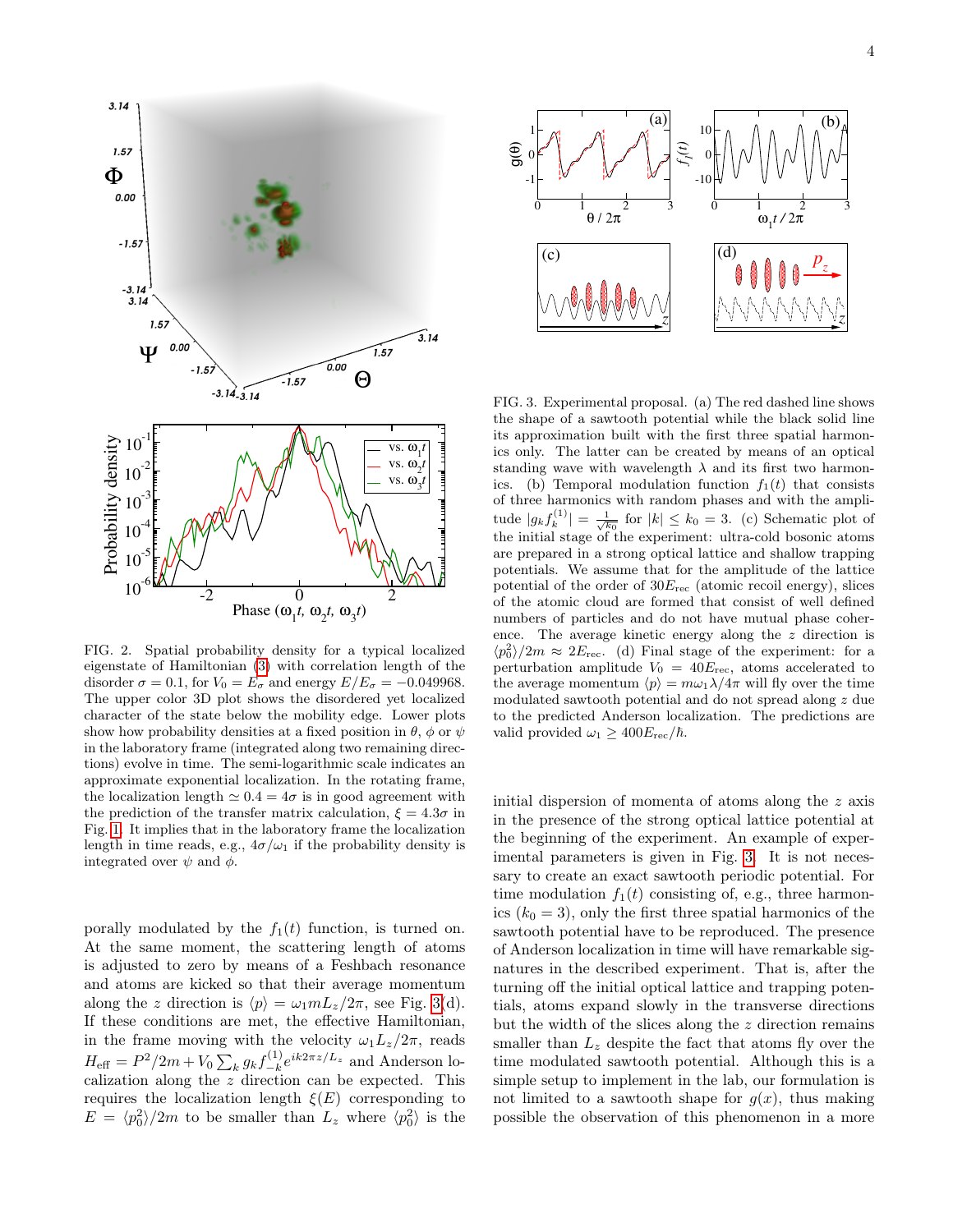general setting.

In conclusion, we have shown that, using a properly disordered, but pseudo-periodic, temporal driving of a 3D system, one can induce a non-trivial Anderson localization in the time domain and the localized-delocalized Anderson transition. This could be observed – in particular, but not exclusively, using cold atoms – through the existence of periodically evolving localized wavepackets displaying properties similar to those of space crystals with disorder and with periodic boundary conditions but in the time domain.

This work was performed within the Polish-French bilateral POLONIUM Grant 33162XA and the FOCUS action of Faculty of Physics, Astronomy and Applied Computer Science of Jagiellonian University. We thank the authors of the Jadamilu library [\[37\]](#page-4-24) that we used for large scale diagonalizations. This work was granted access to the HPC resources of TGCC under the allocations 2016-057644 and A0020507644 made by GENCI (Grand Equipement National de Calcul Intensif) and to the HPC resources of MesoPSL financed by the Region Ile de France and the project Equip@Meso (reference ANR-10- EQPX-29-01) of the programme Investissements d'Avenir supervised by the Agence Nationale pour la Recherche. The work was performed with the support of EU via Horizon2020 FET project QUIC (No. 641122). Support of the National Science Centre, Poland via project No.2016/21/B/ST2/01095 (KS) is acknowledged.

- <span id="page-4-0"></span>[1] P. W. Anderson, Phys. Rev. **109**[, 1492 \(1958\).](http://dx.doi.org/10.1103/PhysRev.109.1492)
- <span id="page-4-1"></span>[2] F. L. Moore, J. C. Robinson, C. F. Bharucha, B. Sundaram, and M. G. Raizen, [Phys. Rev. Lett.](http://dx.doi.org/ 10.1103/PhysRevLett.75.4598) 75, 4598 [\(1995\).](http://dx.doi.org/ 10.1103/PhysRevLett.75.4598)
- [3] S. Fishman, D. R. Grempel, and R. E. Prange, [Phys.](http://dx.doi.org/10.1103/PhysRevLett.49.509) Rev. Lett. 49[, 509 \(1982\).](http://dx.doi.org/10.1103/PhysRevLett.49.509)
- <span id="page-4-2"></span>[4] G. Casati, I. Guarneri, and D. L. Shepelyansky, [Phys.](http://dx.doi.org/10.1103/PhysRevLett.62.345) Rev. Lett. 62[, 345 \(1989\).](http://dx.doi.org/10.1103/PhysRevLett.62.345)
- <span id="page-4-3"></span>[5] E. Abrahams, P. W. Anderson, D. C. Licciardello, and T. V. Ramakrishnan, [Phys. Rev. Lett.](http://dx.doi.org/10.1103/PhysRevLett.42.673) 42, 673 (1979).
- <span id="page-4-4"></span>[6] C. A. Müller and D. Delande, "Disorder and interference: localization phenomena," in [Lecture Notes of the Les](http://dx.doi.org/ DOI:10.1093/acprof:oso/9780199603657.003.0009) [Houches Summer School in Singapore: Ultracold Gases](http://dx.doi.org/ DOI:10.1093/acprof:oso/9780199603657.003.0009) [and Quantum Information](http://dx.doi.org/ DOI:10.1093/acprof:oso/9780199603657.003.0009), Vol. 91 (Oxford Scholarship, 2011) Chap. 9.
- <span id="page-4-5"></span>[7] G. Lemarié, J. Chabé, P. Szriftgiser, J. C. Garreau, B. Grémaud, and D. Delande, [Phys. Rev. A](http://dx.doi.org/ 10.1103/PhysRevA.80.043626) 80, 043626 [\(2009\).](http://dx.doi.org/ 10.1103/PhysRevA.80.043626)
- <span id="page-4-6"></span>[8] I. Manai, J.-F. Clément, R. Chicireanu, C. Hainaut, J. C. Garreau, P. Szriftgiser, and D. Delande, [Phys. Rev. Lett.](http://dx.doi.org/ 10.1103/PhysRevLett.115.240603) 115[, 240603 \(2015\).](http://dx.doi.org/ 10.1103/PhysRevLett.115.240603)
- <span id="page-4-7"></span>[9] K. Sacha, Sci. Rep. 5, 10787 (2015).
- <span id="page-4-8"></span>[10] K. Sacha and D. Delande, Phys. Rev. A 94, 023633 (2016).
- <span id="page-4-9"></span>[11] F. Wilczek, [Phys. Rev. Lett.](http://dx.doi.org/10.1103/PhysRevLett.109.160401) **109**, 160401 (2012).
- <span id="page-4-10"></span>[12] T. Li, Z.-X. Gong, Z.-Q. Yin, H. T. Quan, X. Yin, P. Zhang, L.-M. Duan, and X. Zhang, [Phys. Rev. Lett.](http://dx.doi.org/10.1103/PhysRevLett.109.163001)

109[, 163001 \(2012\).](http://dx.doi.org/10.1103/PhysRevLett.109.163001)

- <span id="page-4-11"></span>[13] M. N. Chernodub, Phys. Rev. D 87[, 025021 \(2013\).](http://dx.doi.org/10.1103/PhysRevD.87.025021)
- [14] F. Wilczek, [Phys. Rev. Lett.](http://dx.doi.org/10.1103/PhysRevLett.111.250402) 111, 250402 (2013).
- [15] P. Bruno, [Phys. Rev. Lett.](http://dx.doi.org/10.1103/PhysRevLett.110.118901) **110**, 118901 (2013).
- [16] F. Wilczek, [Phys. Rev. Lett.](http://dx.doi.org/10.1103/PhysRevLett.110.118902) **110**, 118902 (2013). [17] P. Bruno, [Phys. Rev. Lett.](http://dx.doi.org/10.1103/PhysRevLett.111.029301) **111**, 029301 (2013).
- [18] T. Li, Z.-X. Gong, Z.-Q. Yin, H. T. Quan, X. Yin,
- P. Zhang, L.-M. Duan, and X. Zhang, (2012), [arXiv:1212.6959.](http://arxiv.org/abs/1212.6959)
- [19] P. Bruno, [Phys. Rev. Lett.](http://dx.doi.org/10.1103/PhysRevLett.111.070402) **111**, 070402 (2013).
- <span id="page-4-12"></span>[20] H. Watanabe and M. Oshikawa, [Phys. Rev. Lett.](http://dx.doi.org/10.1103/PhysRevLett.114.251603) 114, [251603 \(2015\).](http://dx.doi.org/10.1103/PhysRevLett.114.251603)
- <span id="page-4-13"></span>[21] K. Sacha, Phys. Rev. A **91**[, 033617 \(2015\).](http://dx.doi.org/10.1103/PhysRevA.91.033617)
- [22] V. Khemani, A. Lazarides, R. Moessner, and S. L. Sondhi, Phys. Rev. Lett. 116, 250401 (2016).
- [23] D. V. Else, B. Bauer, and C. Nayak, Phys. Rev. Lett. 117, 090402 (2016).
- [24] C. W. von Keyserlingk, V. Khemani, and S. L. Sondhi, Phys. Rev. B 94, 085112 (2016).
- [25] N. Y. Yao, A. C. Potter, I. D. Potirniche, and A. Vishwanath, Phys. Rev. Lett. 118, 030401 (2017).
- <span id="page-4-14"></span>[26] S. A. Weidinger, and M. Knap, Sci. Rep. 7, 45382 (2017).
- <span id="page-4-15"></span>[27] J. Zhang, P. W. Hess, A. Kyprianidis, P. Becker, A. Lee, J. Smith, G. Pagano, I.-D. Potirniche, A. C. Potter, A. Vishwanath, N. Y. Yao, C. Monroe, Nature 543, 217 (2017).
- <span id="page-4-16"></span>[28] S. Choi, J. Choi, R. Landig, G. Kucsko, H. Zhou, J. Isoya, F. Jelezko, S. Onoda, H. Sumiya, V. Khemani, C. von Keyserlingk, N. Y. Yao, E. Demler, M. D. Lukin, Nature 543, 221 (2017).
- <span id="page-4-17"></span>[29] L. Guo, M. Marthaler, and G. Schön, Phys. Rev. Lett. 111, 205303 (2013).
- <span id="page-4-18"></span>[30] A. Buchleitner, D. Delande, and J. Zakrzewski, [Phys.](http://www.sciencedirect.com/science/article/pii/S0370157302002703) Rep. 368[, 409 \(2002\).](http://www.sciencedirect.com/science/article/pii/S0370157302002703)
- <span id="page-4-19"></span>[31] A. J. Lichtenberg and M. A. Lieberman, Regular and Stochastic Motion, Applied Mathematical Sciences Vol. 38, edited by F. John et al. (Springer, Berlin 1983).
- <span id="page-4-20"></span>[32] See Supplemental Material at [URL will be inserted by publisher] for the derivation of the effective Hamiltonian [\(3\)](#page-1-0) and discussion of its range of validity.
- [33] When  $k_0$  is not very large, there are some deviations from the formula given in the text. This may induce a small shift of the mobility edge, but the general picture is not affected.
- <span id="page-4-21"></span>[34] R. C. Kuhn, O. Sigwarth, C. Miniatura, D. Delande, and C. A. Müller, [New J. Phys.](http://dx.doi.org/ 10.1088/1367-2630/9/6/161) 9, 161 (2007).
- <span id="page-4-22"></span>[35] D. Delande and G. Orso, Phys. Rev. Lett. 113, 060601 (2014).
- <span id="page-4-23"></span>[36] K. Slevin and T. Ohtsuki, New J. Phys. 16, 015012 (2014).
- <span id="page-4-24"></span>[37] M. Bollhöfer and Y. Natay, Computer Physics Communications 177, 951 (2007).
- <span id="page-4-25"></span>[38] S. Denisov, L. Morales-Molina, S. Flach, and P. Hänggi Phys. Rev. A 75, 063424 (2007).
- <span id="page-4-26"></span>[39] T. Salger, S. Kling, T. Hecking, C. Geckeler, L. Morales-Molina, M. Weitz, Science 326, 1241 (2009).